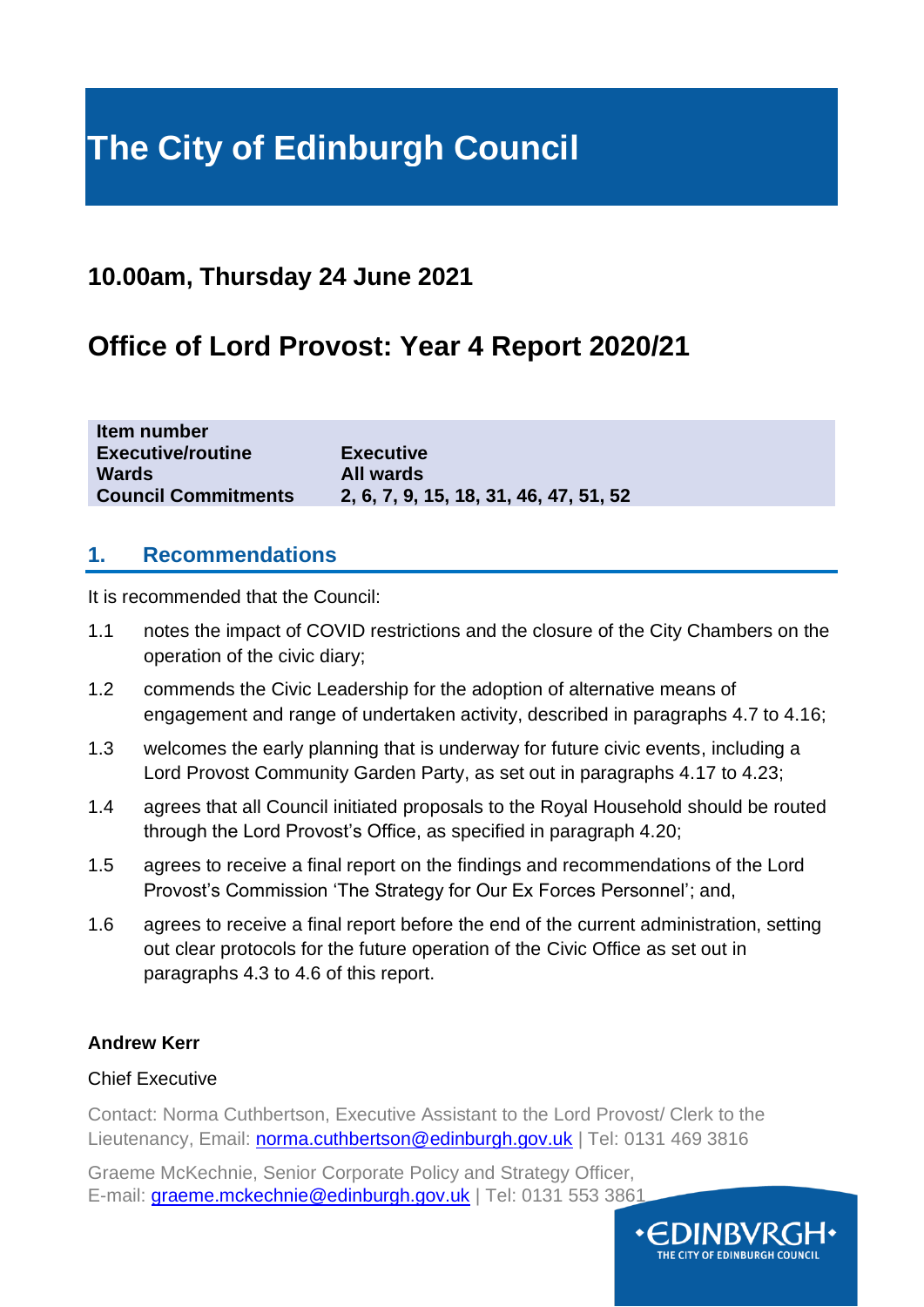**Report**

# **Office of Lord Provost: Year 4 Report 2020/21**

### **2. Executive Summary**

- 2.1 This annual report profiles the work and commitments of the Civic Leadership from June 2020 to May 2021, a period of significant restriction in the daily life of the city.
- 2.2 The range of activity undertaken is described in the context of new measures to support civic life in the city and a clearer definition of the role of the Depute Lord Provost and Bailies of the Council.
- 2.3 It is proposed that these changes are captured in a set of protocols to be presented to Council in the shape of a final report prior to the end of this Administration.

#### **3. Background**

- 3.1 Following the Council meeting on 30 June 2020, the Lord Provost's Office was tasked with adopting new working methods and technologies to enable the continued support of civic life in the city whilst COVID -19 Regulations applied.
- 3.2 Further detail was also called for on how best the Depute Lord Provost and Bailies could assist with these new approaches.
- 3.3 This work resulted in two further reports:
	- Support of Civic Life in the Capital City: Report to Council on 25 August 2020; and,
	- Civic Hospitality Policy and Budget Adjustments: Report to Finance and Resources Committee 21 January 2021.
- 3.4 This Year 4 Annual Report is set out in the context of these practical and policy developments, elements of which need to be adopted for the future function of the civic role.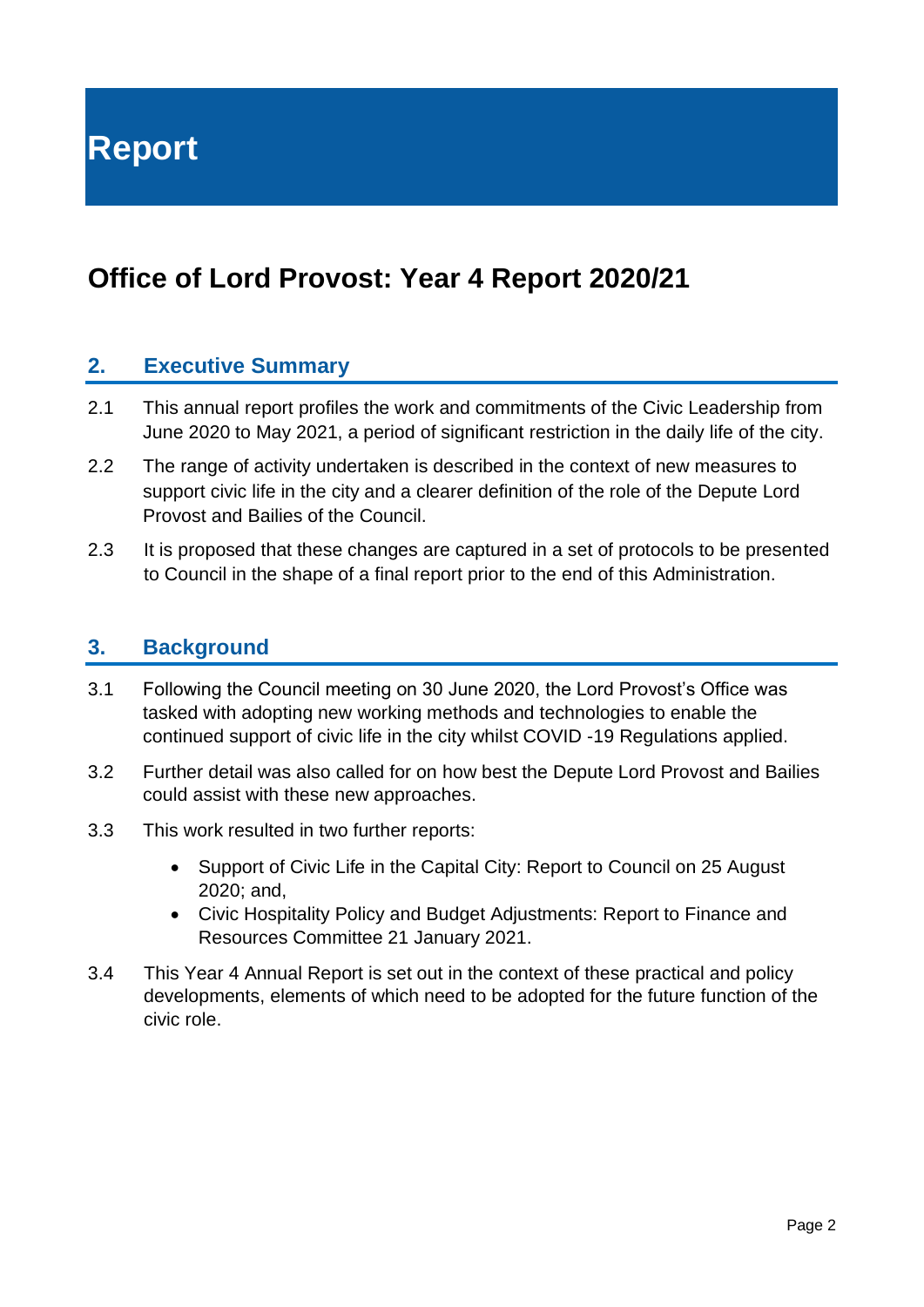# **4 Main report**

- 4.1 Against a backdrop of COVID restrictions and the closure of the City Chambers, early measures were put in place to maintain the civic profile of the city.
- 4.2 These were presented to Council on 25 August 2021 and included:
	- using the Lord Provost's Twitter account to convey key civic messages;
	- recording video messages for transmission at main events and for thanking key service providers during the pandemic;
	- delivering speeches at virtual conferences;
	- holding on-line meetings with key partners to progress major initiatives across the city; and,
	- developing the galaxy website [www.edinburghlordprovost.com](http://www.edinburghlordprovost.com/)

#### **Enhancement of Depute Lord Provost and Bailie Roles**

- 4.3 A more defined role in the recovery process for the Depute Lord Provost and the five Bailies was also approved by Council. The focus was on greater support for the Lord Provost and participation at key civic events throughout the year.
- 4.4 With regard to the Depute Lord Provost, there was a further extension of this role to include co-consultee under the terms of the Council's Civic Hospitality Policy. This change was implemented following the Finance and Resources Committee on 21 January 2021 when the Civic Hospitality Policy Statement was amended accordingly.
- 4.5 Throughout this period the Lord Provost and Depute Lord Provost have met on a regular basis, following Full Council, to determine the action lines from Motions and other decisions impacting on the civic office. This has proved to be a highly effective way of co-ordinating diaries and distributing the workload between the Civic Leaders of the Council.
- 4.6 These important changes are being encapsulated in a revised set of protocols which will be presented to Council for approval before the end of the current administration. This will ensure that current good practice is retained and implemented by the future civic leadership of the Council.

#### **Summary of Civic Activity in 2020/21**

- 4.7 It is not appropriate to provide a direct comparison of the output of the Civic Office in 2020/21 with previous years. This is because whole swathes of normal business such as Citizenship Ceremonies, Church Services, and Royal Visits to the city could not be conducted during the lockdown.
- 4.8 The summary of civic activity at appendix one confirms that there has been a significant reduction in the volume of civic events undertaken in 2020/21. A total of 106 civic events were cancelled in the last twelve months, with the City Chambers remaining closed for use throughout this period.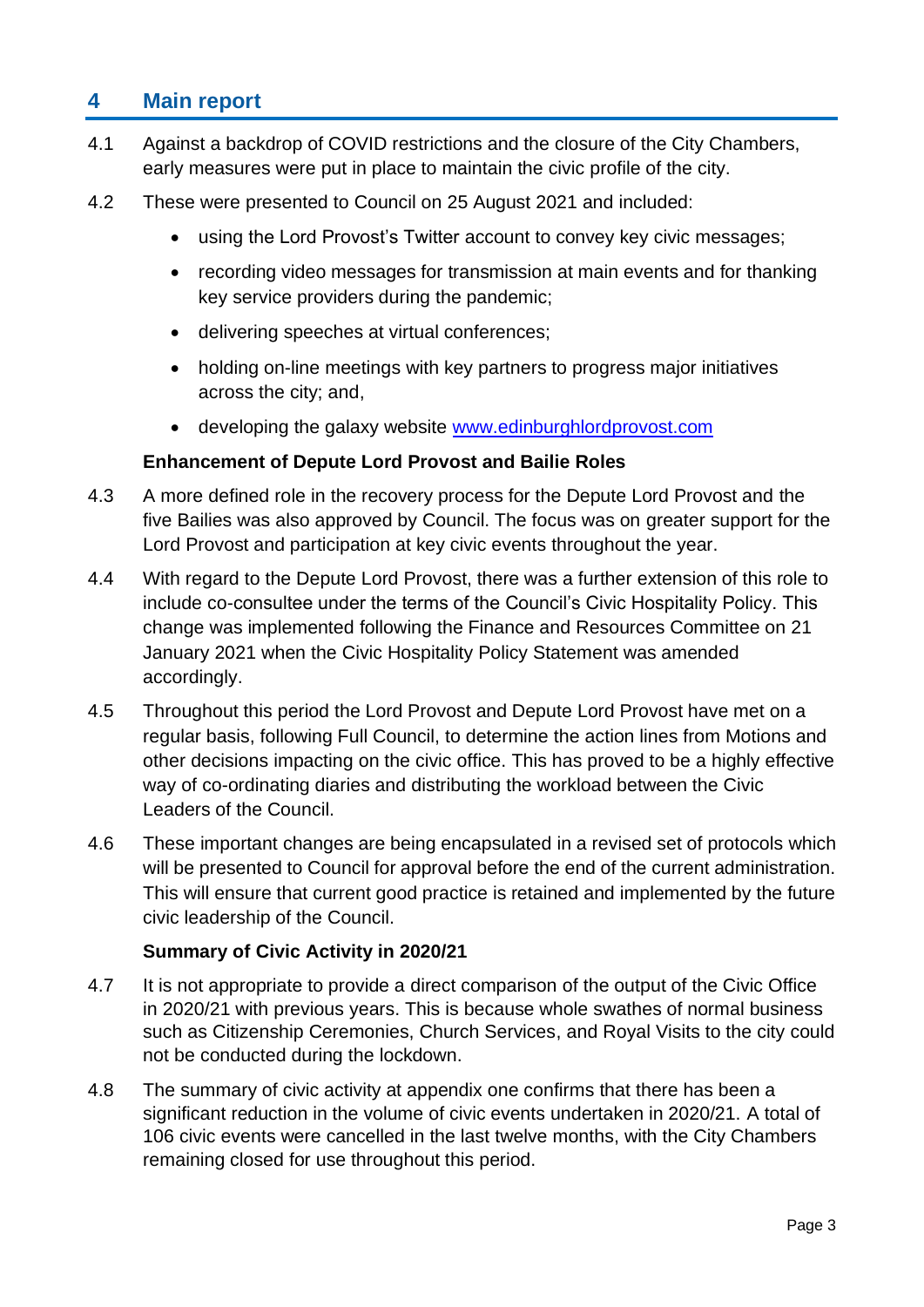- 4.9 Nonetheless, what can still be demonstrated is a high level of activity throughout the year. This has been achieved using alternative forms of engagement and communication in line with COVID-19 restrictions. With the co-operation of the various bodies concerned*,* suitable adjustments have been made to hold on-line or outside socially distanced events.
- 4.10 In total 156 civic events went ahead during the year with 107 of those taking place virtually. A lesser number of 56 speeches were also made in a variety of settings but mostly on-line.
- 4.11 Beyond the statistics, it is important to recall the death of HRH The Duke of Edinburgh and the Lord Provost's Motion of Condolence to the specially convened meeting of Council on 16 April 2021. This recalled HRH's immense contribution to the civic life and international reputation of Edinburgh throughout his life of public service. The Depute Lord Provost and Bailies also paid tribute to the legacy of The Duke, in particular his support for young people and the environment.
- 4.12 Other civic events that took place in 2020/21 include:
	- the unveiling of the Floral Clock tribute to NHS and other key workers, including Council staff, on 17 July 2020;
	- Bailie support for the Commemoration of the 150<sup>th</sup> Anniversary of Mahatma Gandhi at Saughton Park and the Consulate General of India on 2 October;
	- the Lord Provost's visit to Full Hearts Empty Kitchens on 6 November 2020 to meet and thank volunteers;
	- the Depute Lord Provost's unveiling of the 'Inspiring Volunteers of the Year Award' plaque, recognising all volunteers during the pandemic, at the City Chambers on 17 December 2020; and,
	- the Duke and Duchess of Cambridge visit to Starbank Park on 27 May 2021 and launch of the Council's Green Space Index.
- 4.13 It was also possible to progress key pieces of work in 2020/21 through a mix of online meetings or seminars and the sharing of necessary documentation. These initiatives included detailed succession planning for the Monarchy, in close working with main partners such as Police Scotland.
- 4.14 Through the OneCity Trust, the Lord Provost promoted the findings of the Poverty Commission report 'A Just Capital: Actions to End Poverty in Edinburgh'. The Trust's own investment in community projects amounted to £113,397 in 2020/21, with funds allocated to 23 projects tackling poverty and inequality locally.
- 4.15 In supporting improved services for people experiencing poor mental health and wellbeing, the Lord Provost chaired the second Edinburgh Thrive Conference. This involved some 200 delegates on-line to use data and evidence in driving forward necessary change.
- 4.16 With four key priorities emerging from the consultation exercise, the Lord Provost launched digitally the Edinburgh 2050 City Vision Charter on behalf of the Council in July 2020. Engagement with key stakeholders continues and to date some twenty organisations have signed up to the Charter.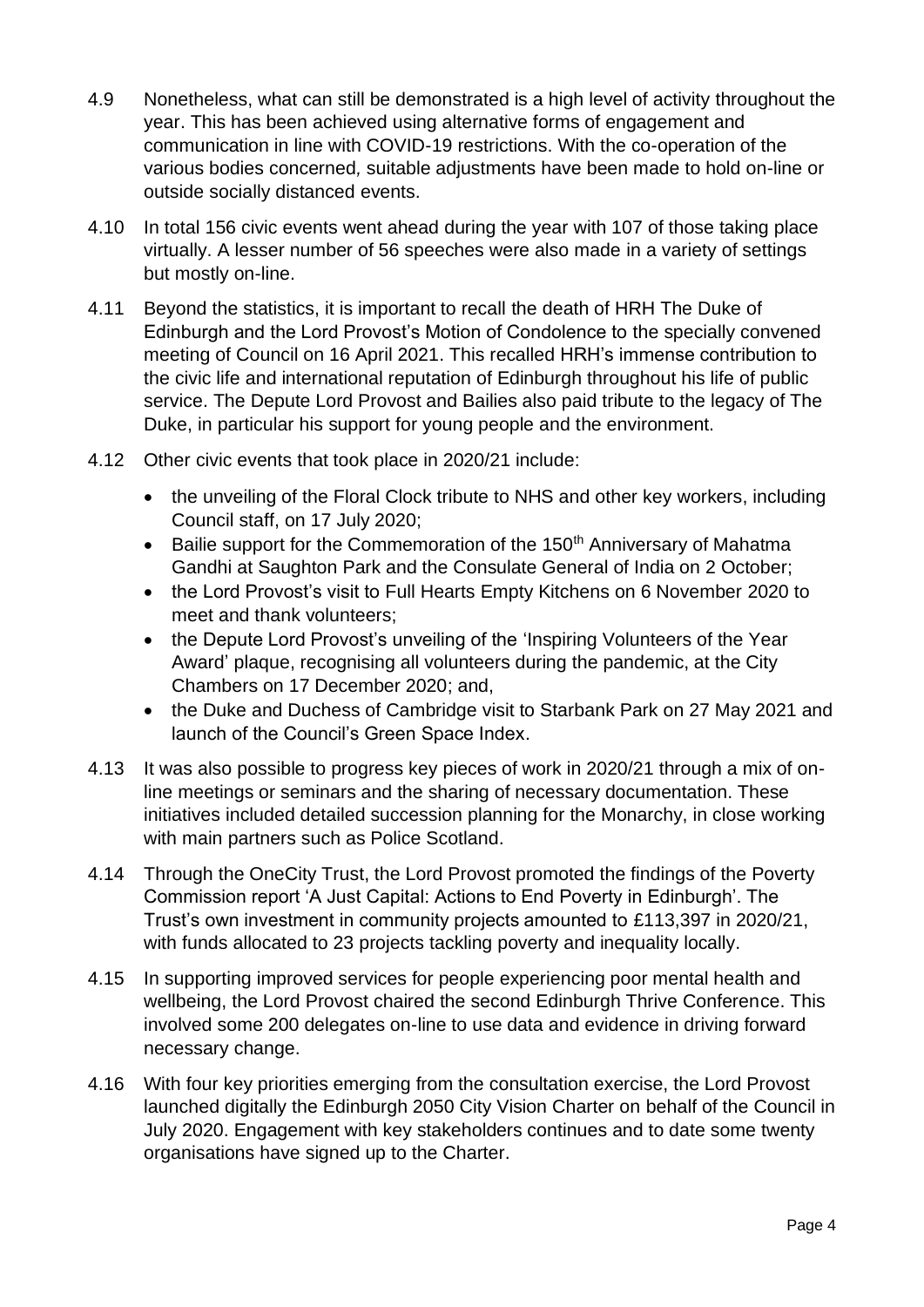#### **Looking Ahead**

- 4.17 With the gradual easing of lockdown restrictions, the scope for civic activity and undertakings increases. Now that the City Chambers is reopening to the public, it is planned that events such as the presentation of the annual Edinburgh Science Medal will take place from the end of June onwards. This allows agreed Motions to Council and other commitments to be fulfilled, albeit in compliance with the relevant COVID regulations as they apply at the time.
- 4.18 There is potential for some additional spend on civic occasions and hospitality due to the carry forward of fifty per cent of underspend in the 2020/21 Civic Hospitality Budget. This was approved by the Finance and Resources Committee on 21 January 2021 and, as a result, a £30,000 budget was put to a reserve that can be drawn down from in future years.
- 4.19 A specific plan is to hold a Lord Provost Community Garden Party later in 2021, with invited guests from the NHS, Carer and voluntary sectors, at the refurbished Saughton Walled Garden. A bid for The Princess Royal (who opened the restored Garden in June 2019) to attend and meet guests from the community has been submitted to the Palace for the next round of engagements.
- 4.20 Requests for Members of the Royal Household to participate in key city events can stem from any part of the Council. It is important though that the Lord Provost's Office is sighted on all such proposals from the outset. This is to avoid confusion and overlap, and to ensure that the Lord Provost's role as Lord Lieutenant is not compromised. Council is asked to agree that Officers should adhere to this protocol in future, as a matter of good governance.
- 4.21 Moving into the final year of this administration, it will also be important to bring the Lord Provost's Commission 'The Strategy for Our Ex Forces Personnel' to a meaningful conclusion. Commissioners have been meeting over a series of themed workshops to examine the issues and barriers faced by personnel and their families in making the transition from military to civilian life. Council is asked to receive a full report on this Commission later in the year.
- 4.22 Finally, it is pertinent to raise the likelihood of COP26 going ahead in early November 2021. Although the main event is taking place in Glasgow, there are major implications for Edinburgh. Clearly the policy focus on climate change is of major import to the city and to the Council and aligns wholly with the Council's own strategic priorities, as set out in the Council Business Plan and supporting strategies and plans. There is also a major role for the city in accommodating delegates for the conference and hosting those from the Ambassadorial and Consular Corps.
- 4.23 This is likely to create a high level of civic activity and interaction in the Capital City, involving potentially Members of the Royal Family as well. These matters are under scrutiny by the Edinburgh Working Group and Council will be kept informed as the COP 26 plans develop.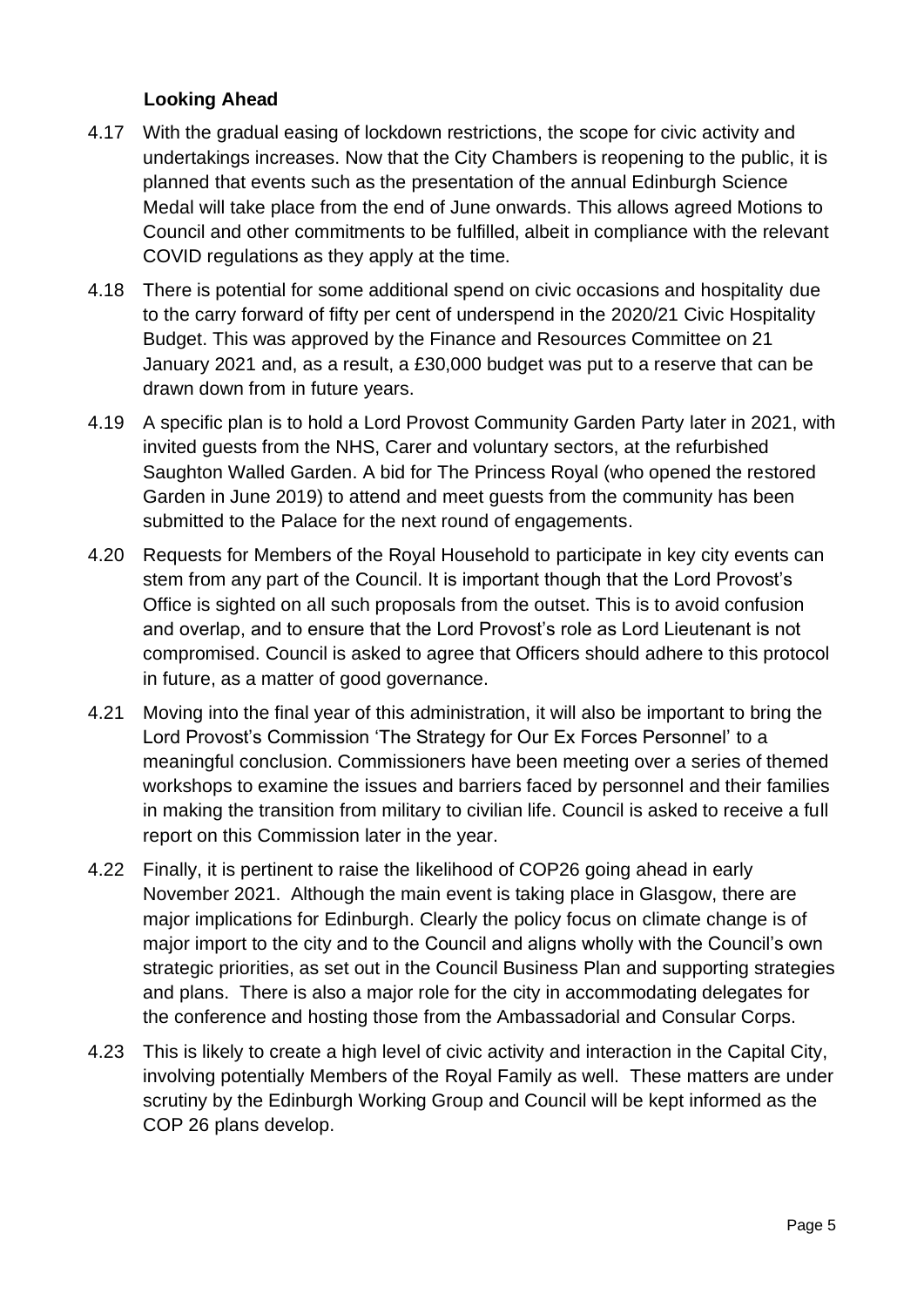# **5 Financial impact**

5.1 The Office of the Lord Provost operates within the budget allocated in the Council's previous Financial Plan 2017-21. This amounts to a total budget of £507,891 in 2020/21, including £67,000 for Civic Hospitality.

# **6 Stakeholder/Community Impact**

- 6.1 The Office of the Lord Provost routinely undertakes engagement and co-production with a broad range of stakeholders, leading community representatives and business organisations.
- 6.2 Speeches and other inputs for events are developed in consultation with the organisers.
- 6.3 The Office of the Lord Provost assists both the Council and city partners to deliver key equality and rights outcomes, and to meet the Equality Act 2010 public sector equality duties to (i) eliminate unlawful discrimination, harassment, and victimisation, (ii) advance equality of opportunity, and (iii) foster good relations.
- 6.4 The Lord Provost's stewardship of the One City Trust is also an important lever in helping to mitigate the negative impacts of poverty and inequality across the Capital.
- 6.5 The Office of the Lord Provost endeavours to mitigate carbon impacts by utilising public transport where and when appropriate, where any long-distance travelling is required.
- 6.6 The Office of the Lord Provost contributes to the Climate Change (Scotland) Act 2009 public sector duties and contributes to the delivery of Sustainable Edinburgh 2020 objectives, the advancement of vibrant flourishing communities, social and economic wellbeing and an efficient and effectively managed city.

# **7 Background reading/external references**

#### 7.1.1 See [www.edinburghlordprovost.com](http://www.edinburghlordprovost.com/)

### **8 Appendices**

8.1 Appendix One: Summary of Civic Activity June 2020 to May 2021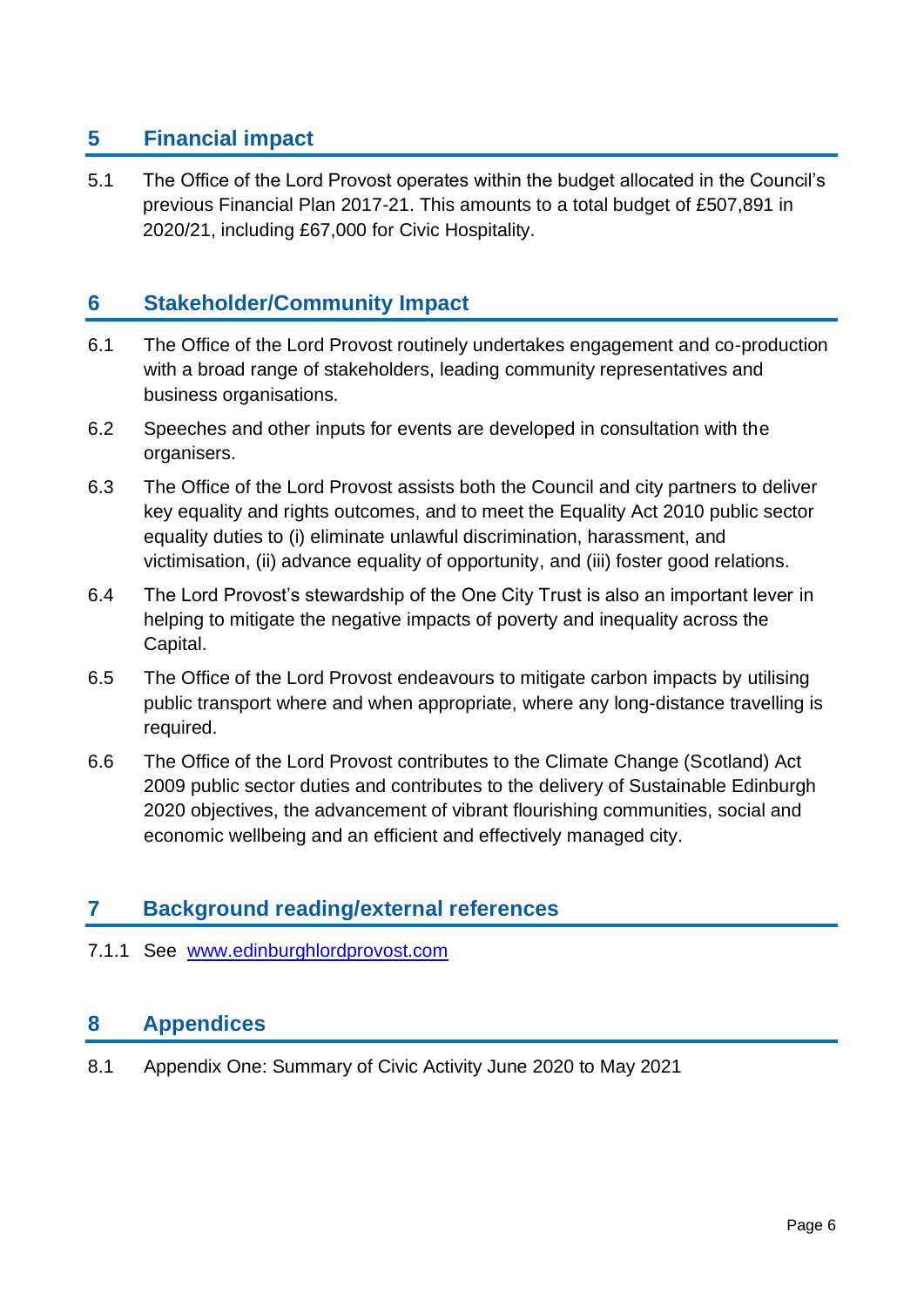## Summary of Civic Activity June 2020 to May 2021

#### 1 **Civic Activity**

From March 2020, civic events were impacted negatively by the COVID lockdown and other restrictions, and this continued throughout 2020/21.

Across the year, a total of 455 civic commitments were fulfilled, comprising 156 civic events and 299 routine business meetings.

The graph below illustrates the volume of civic events across the four years of the current Lord Provost, from May 2017.



This shows that:

- compared with the most recent year of "normal business" i.e. 2018/19, there has been a reduction of 370 (70%) in the number of civic events undertaken in 2020/21; and
- compared with the previous year 2019/20, when COVID took hold and the city went into lockdown, there has been a reduction of 208 (57%) in the number civic events undertaken over the last year.

#### 2 **Move to Virtual Events**

In managing the impact of COVID lockdown and safety mitigation measures, many civic events and meetings have taken place on-line, rather than in person.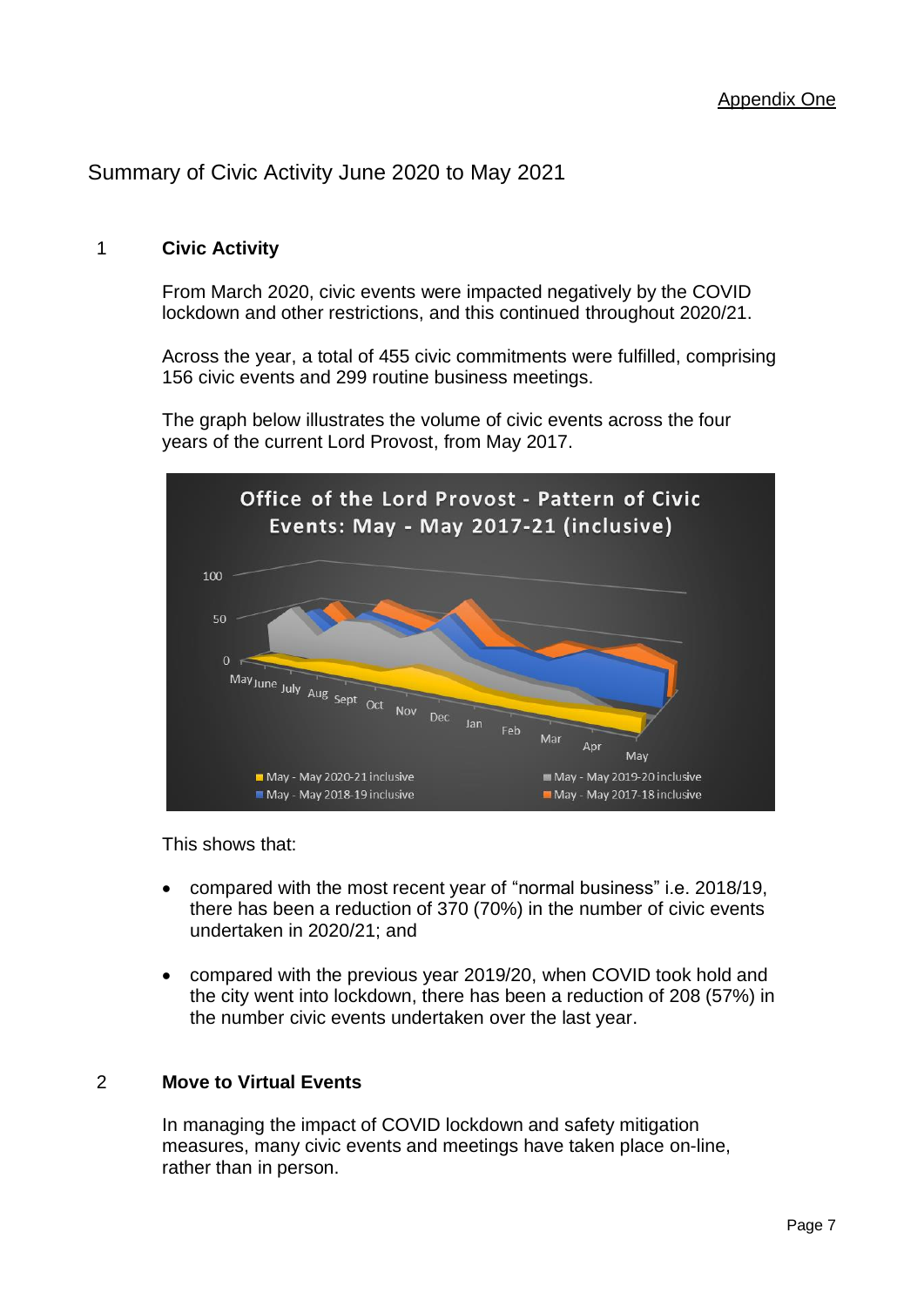The graphic below indicates that for the year 2020/21 there were:

- 107 virtual civic events, comprising 68.5% of this activity; and
- 292 (97.6%) virtual routine business meetings.



#### 3 **Speeches**

On average, the city's Civic Leaders make some 200 speeches annually, at a highly diverse range of gatherings and events.

The graph below shows that for 2020/21 only 56 speeches were given, due to the lower volume of civic events and nature of on-line occasions.



This represents a reduction of 141 (72%) compared with the previous year 2019/20 when 197 speeches were made.